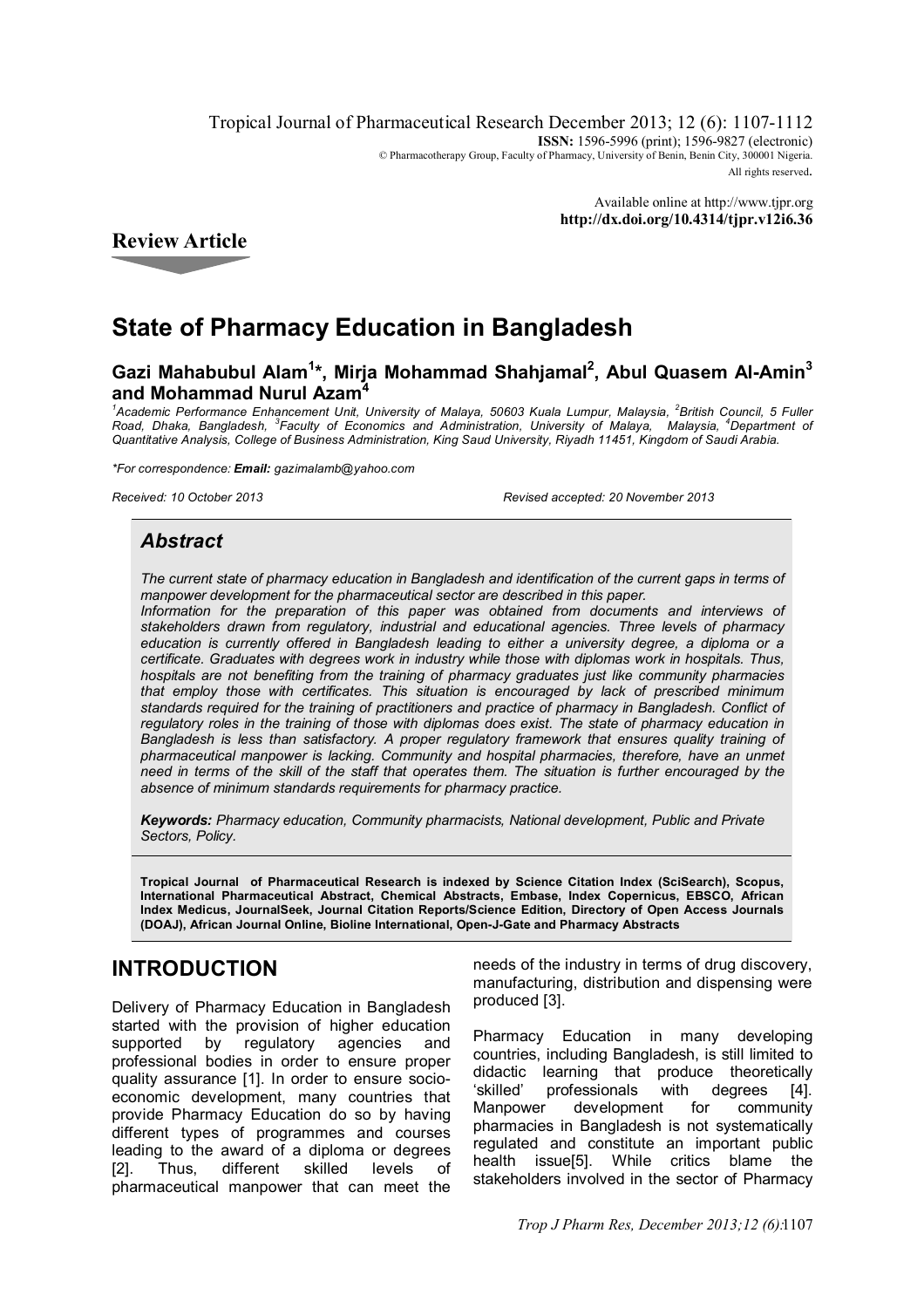Education for these shortfalls, adherents argue that Pharmacy Education does not live in isolation; it is therefore an overall national shortcoming and constraints that are responsible [6, 8, 16].

Literature evidence [9,10] has it that while Pharmacy Education in Bangladesh contributes<br>reasonably to economic development. reasonably to economic development, contribution to social development is insignificant since it lacks community pharmacists [7,8]. Therefore, the aim of this report is to present the state of pharmacy education in Bangladesh and identify the gaps in terms of quality manpower development for the pharmaceutical sector.

### **SETTING**

This analysis of the state of pharmacy education was carried out in Bangladesh where lack of political will has failed in ensuring qualitative health care service provision despite an increasing number of healthcare facilities. There exist shortage of skilled healthcare manpower and weak institutional management. The private sector usually employs those working in the public sector on part-time basis thereby weakening the commitment of the public service employees.

### **Data sources and collection**

Information for this paper were obtained from documents and semi-structured qualitative discussion with stakeholders (such as students, regulators, academics, legislators, industry leaders and pharmacy practitioners) over a two weeks period drawn from government agencies such as: Bangladesh Ministry of Health and family planning, Drug administration, Pharmaceutical Society, Technical Education Board and Pharmacy Council of Bangladesh. Others were obtained from the Pharmaceutical industry and both public and private universities. Some of the interviews were recorded and later transcribed and used as part of the information that describes the state of pharmacy education in Bangladesh.

## **Data Analysis**

The information obtained from the different documents and recorded interviews were used to describe the state of pharmacy education in Bangladesh. The public and private universities have been tabulated (table 1 and 2).

#### **Initiation of pharmacy education**

Without an official recognition of pharmacy as a profession, Dhaka University (DU) under the regime of Pakistan started offering Pharmacy as a course in 1964 [6]. The department of Pharmacy was leter upgraded into a faculty. After one year of the graduation of the first batch, in 1969, DU started offering Master's programme [6]. The duration of initially offered undergraduate programme was 3 years which was later extended to four years in 1996 [6-7]. In a bid to have international acceptance, the undergraduate programme was further extended to five years. However, the old curriculum was not revised hence, the one year extension failed to achieve full international accreditation [7]. Therefore, Pharmacy graduates from universities in Bangladesh are not allowed to sit for pharmacy registration examinations in many countries especially in the USA [7]. In the late 1980s to1990s, three more public universities started offering pharmacy [6]. Recently, an, additional three more public universities and twenty two private universities have started working in the area of Pharmacy Education provision with questionable quality (Table 1). The overall quality of pharmacy education in Bangladesh is debateable compared to other countries' international standard. Pharmacy education offered by private universities is done in the absence of proper infrastructure and a properly moderated curriculum supervised by regulatory agencies as done in other countries. it seems the institutions are responding to the high demands for pharmacy education by the citizens without proper federal planning for socioeconomic development.[6]. Both public and private universities offer bachelor and master's degree programmes.

According to Pharmacy Council of Bangladesh [12], three public and thirty one private institutions also offer a three-year diploma programmes. Reports [3,4] have it that pharmacy<br>training in the universities produce training in the universities pharmaceutical manpower for the drug manufacturing industries while there students whose training stopped at the diploma level were to work as semi-skilled personnel in industry and hospitals [6,12]. There is no provision in place to produce skilled community pharmacists [8]. Government regulation does not have a minimum standard requirement for those who retail drugs to members of the public. This has negative health implications for the society.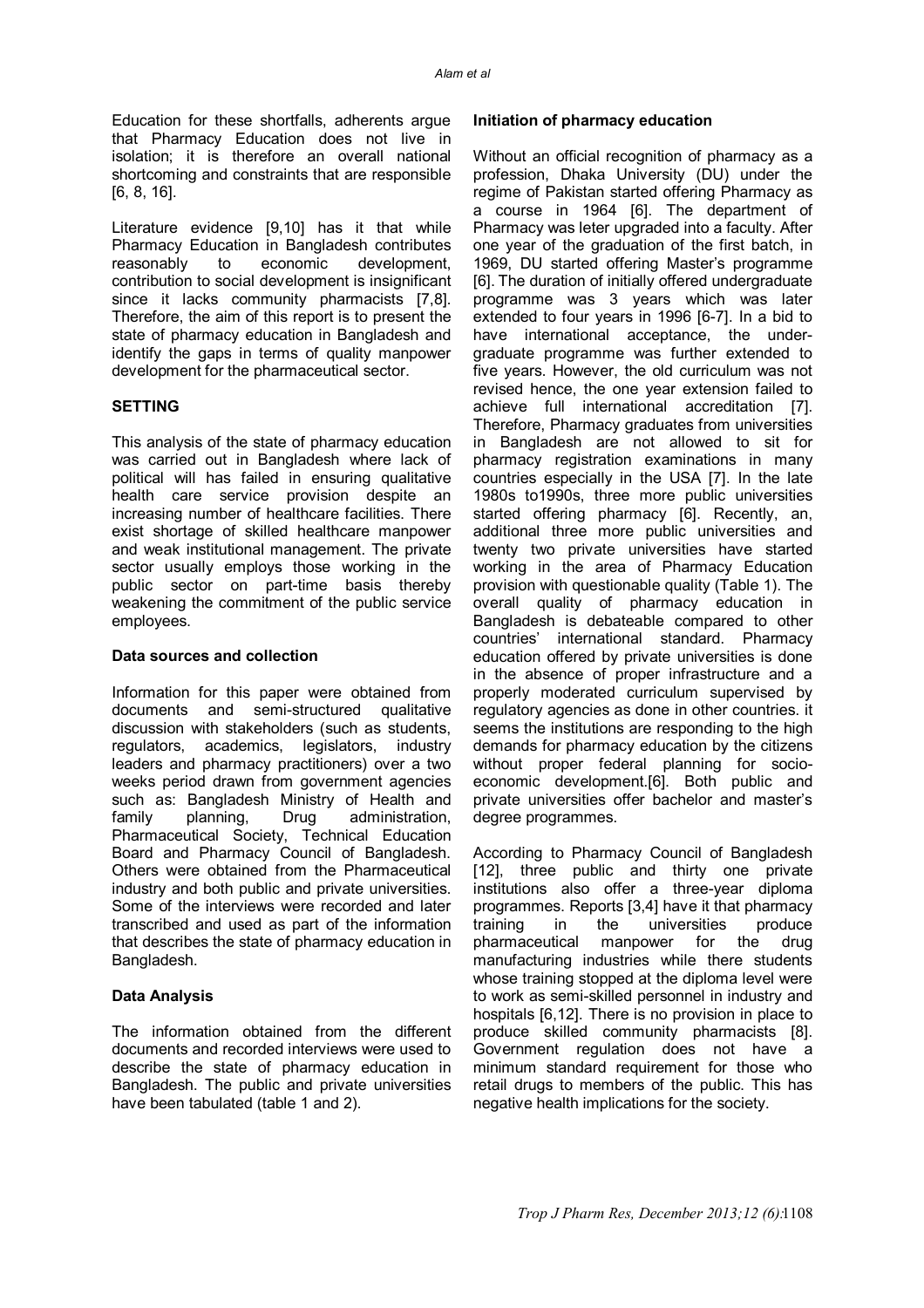| SI. | <b>Name of University</b>                     | Location     | Year<br>established | <b>Enrolment</b><br>capacity per<br>year | Type of<br>accreditation by<br><b>PBC/PCB</b> |
|-----|-----------------------------------------------|--------------|---------------------|------------------------------------------|-----------------------------------------------|
|     | University of Dhaka                           | Dhaka        | 1964                | 70                                       | Permanent                                     |
| 2.  | University of Jahangirnagar                   | Savar, Dhaka | 1985                | 55                                       | Permanent                                     |
| 3.  | University of Rajshahi                        | Rajshahi     | 1990                | 45                                       | Permanent                                     |
| 4.  | University of Khulna                          | Khulna       | 1997                | 37                                       | Temporary                                     |
| 5.  | Noakhali Science and<br>Technology University | Noakhali     | 2006                | 50                                       | Temporary                                     |
| 6.  | Jagannath University                          | Dhaka        | 2009                | 20                                       | Temporary                                     |
|     | University of Jessore                         | Jessore      | 2010                | $-2$                                     | Temporarv                                     |

**Table 1:** Public universities offering pharmacy with location and intake capacity of courses

*Source: Data compiled from University Grants Commission (UGC) and Pharmacy Council of Bangladesh (PCB) [3,11]*

academics from public institutions are engaged as part-time lecturers in private universities.. Although the UGC and PCB have been trying to upgrade pharmacy education in Bangladesh, there is still a lot to be accomplished.

#### **Diploma and Certificates in pharmacy**

The PCB also regulates a 3-year diploma of pharmacy course. Three public Institutes have been offering a 3-year diploma programme in Pharmacy. Two of these are located in Dhaka and one of them is operated by the 'Armed Forces of Bangladesh (Table-3).A number of private institutions are also offering a 3-year diploma in pharmacy (Table-3). Those with Secondary School Certificate (SSC) in the sciences are eligible for admission into the diploma in pharmacy programme. These diploma graduates obtain 'B' grade registration directly from PCB. No additional examination is required for this registration because PCB directly regulates the curriculum and examinations of the diploma programme.

In addition, PCB also regulates pharmacy certificate courses. Those, who have passed SSC examination can take a 3-month special certificate courses designed and jointly conducted by Bangladesh Pharmaceutical Society (BPS) and Bangladesh Chemists and Druggists Society (BCDS). Those who pass these certificate examinations are categorized as 'C' grade pharmacists by PCB and they usually work in community pharmacies or run their own pharmacies .However, since there is no compulsory minimum standard requirement in terms of qualification and knowledge to be able to work as a technician in a pharmacy; anyone hardly takes this programme. This certificate lacks practical exposure.

## **REGULATION OF TERTIARY PHARMACY EDUCATION**

Universities in Bangladesh are approved by the University Grants Commission (created by the Presidential Order- P.O. No 10 of 1973 of the Government of the Peoples' Republic of Bangladesh). However, in order to offer professional programmes, a simple approval from the UGC is not sufficient. Universities also need to comply by the regulatory quidelines prescribed by the respective government agencies and professional bodies. Since pharmacy is a professional subject, the Government of the People's Republic of Bangladesh promulgated the Pharmacy Ordinance (No. X111) in 1976 and set up the Pharmacy Council of Bangladesh (PCB) under the Ministry of Health and Family Welfare. Since then the pharmacy courses are designed and controlled by the PCB. To ensure quality teaching and to meet the high professional standard required of pharmacists, PCB initiated 'A grade' registration examination system for pharmacy graduates of different universities in 2005. Pharmacists having 'A' grade registration are eligible to practice pharmacy within the country.

## **Regulation of diploma in pharmacy**

Theoretically, by the virtue of the Technical Education Act-1967, diploma level education is offered by polytechnics or polytechnic level institutions with affiliation and approval provided by the Bangladesh Technical Education Board (BTEB). According to the BTEB, on the basis of current legislative framework, diploma qualifications cannot be offered by any provider and regulatory body or professional agency without the approval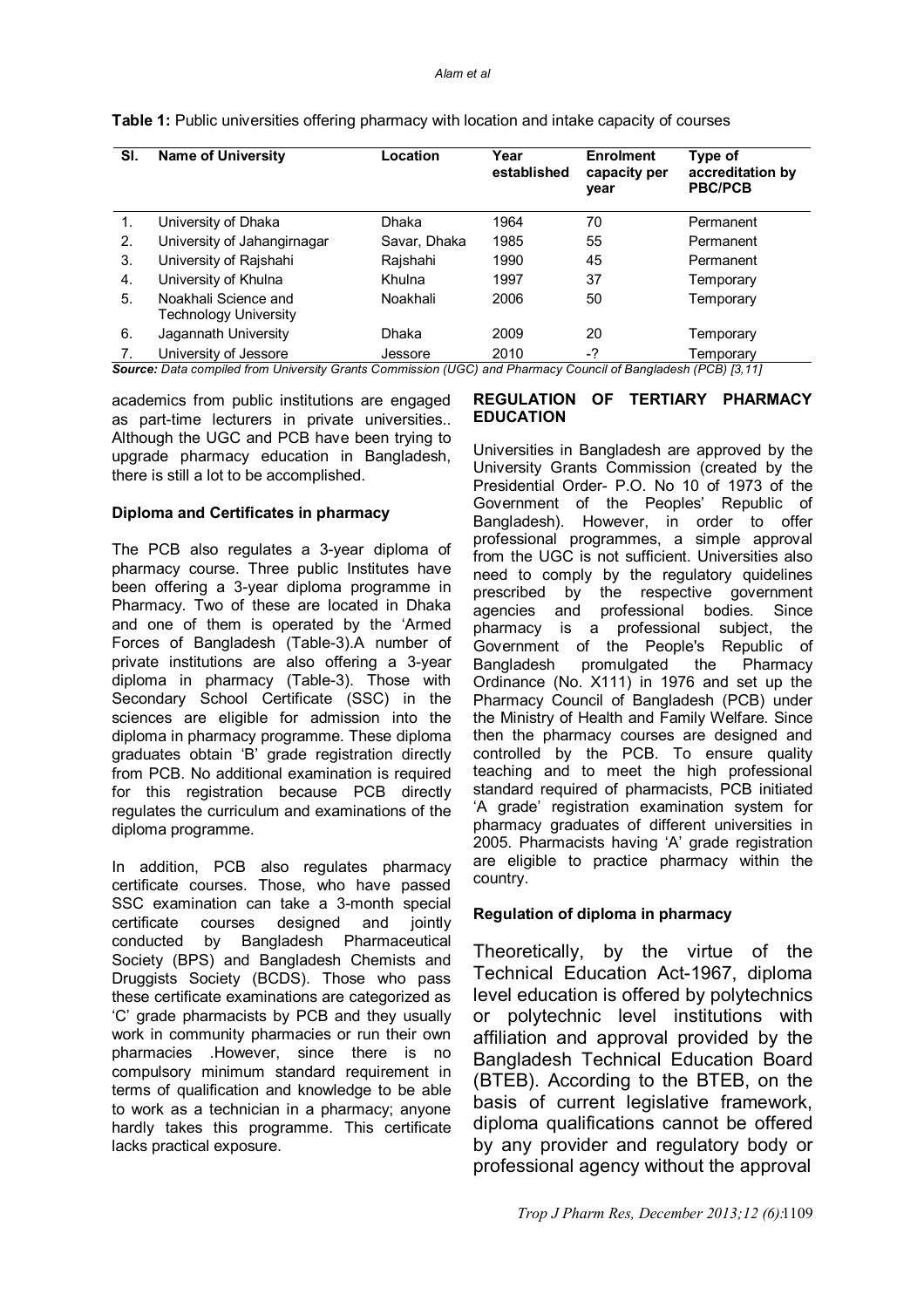#### *Alam et al*

| <b>SN</b>      | <b>Name</b>                                                      | Location   | (SN)                                     | <b>Name</b>                                         | Location   |
|----------------|------------------------------------------------------------------|------------|------------------------------------------|-----------------------------------------------------|------------|
| a) Public      |                                                                  | 14         | <b>TMSS Medical Technology Institute</b> | Bogra                                               |            |
|                | Institute of Health Technology                                   | Dhaka      | 15                                       | Rumdu Institute of Health Technology                | Mymensingh |
| 2              | Institute of Health Technology                                   | Rajshahi   | 16                                       | Institute of Medical Technology                     | Faridpur   |
| 3              | Armed Forces Medical Institutes                                  | Dhaka      | 17                                       | Shaheed SA Memorial MedicalInstitute                | Dhaka      |
| b) Private     |                                                                  | 18         | Institute of Medical Technology          | Rajbari                                             |            |
|                | Bangladesh Institute of Medical and<br>Dental Technology         | Dhaka      | 19                                       | Fortune Institute of Health<br>Technology           | Dhaka      |
| $\overline{2}$ | National Institute of Medical and Dental<br>Technology           | Dhaka      | 20                                       | Prince Institute of Medical<br>Technology           | Dhaka      |
| 3              | International Institute of Health Science                        | Dhaka      | 21                                       | Rajshahi Institute of Medical<br>Technology         | Rajshahi   |
| 4              | Psyche Institute of Medical Technology                           | Dhaka      | 22                                       | Prime Institute of Medical Technology               | Rajshahi   |
| 5              | Marks Institute of Medical Technology                            | Dhaka      | 23                                       | Dhaka Institute of Health Technology                | Dhaka      |
| 6              | National Institute of Medical Technology                         | Dhaka      | 24                                       | Newlab Institute of Medical Technology              | Dhaka      |
| 7              | Institute of Medical Technology                                  | Dhaka      | 25                                       | Islami Bank Institute of Health<br>Technology       | Rajshahi   |
| 8              | Chittagong Institute of Medical<br>Technology                    | Chittagong | 26                                       | Psyche Institute of Health Technology               | Bogra      |
| 9              | Healthways Institute of Medical<br>Technology                    | Bogra      | 27                                       | Institute of British Colombia Medical<br>Technology | Dhaka      |
| 10             | Professor Sohrab Uddin Institute of<br><b>Medical Technology</b> | Tangail    | 28                                       | Jaypurhat Institute of Medical<br>Technology        | Jaypurhat  |
| 11             | Prime Institute of Science and Medical<br>Technology             | Rangpur    | 29                                       | Institute of Medical and Dental<br>Technology       | Tangail    |
| 12             | Trauma Institute of Medical Technology                           | Dhaka      | 30                                       | <b>CSSR Institute of Medical Technology</b>         | Chittagong |
| 13             | Bangladesh Institute of Medical<br>Technology                    | Pabna      | 31                                       | Greenview Institute of<br>HealthTechnology          | Dhaka      |

**Source:** Data complied from Pharmacy Council of Bangladesh PCB [3,11]

of BTEB. Without having any collaboration with BTEB, the PCB started providing diploma in pharmacy courses. Pharmacy education have not been clearly defined if it is technical or not.. Challenging the PCB, the BTEB has also lately started working in the area of Pharmacy Education via its affiliated private institutions. "The quality of course curricula and capacity of these institutes are questionable" [6]. It has created a significant amount of heated debates amongst different ministries and professional bodies. This is not only a threat to quality but also to the identity crisis.

#### **Drug manufacturing and distribution**

Development of the pharmaceutical industry started slowly after eleven years of independence in 1982 by promulgation of the "Drug Control Act". As at 2000, two hundred and Ten licensed allopathic drug-manufacturing units existed. Only one hundred seventy three of these were active in production; the others folded up either due to difficult business challenges or non-compliance to good manufacturing practice or drug laws. As one of the fastest growing industries, the total size of the 'pharma-market'in Bangladesh was estimated to be BDT  $28,416<sup>1</sup>$  Million in 2004.

<sup>1</sup>One US \$ equivalent to seventy eight Bangladesh taka (BDT)

 $\overline{a}$ 

With an annual growth rate of more than 10%, the sector is now heading towards selfdependency in meeting local demand thereby reducing import. The sector has started exporting a to few developing countries.

Currently, imported drugs in Bangladesh mainly comprise of anti-cancer drugs, vaccines for viral diseases and hormones. The Pharmaceutical industry has now become the second highest contributor to the national revenue income after garments, and "it is the largest white-collar intensive employment sector of the country". Although, foreign and franchise-based industries are in operation, local companies are in majority having a market share of 80%. There are about 450 generics registered in Bangladesh. Of these, 117 are in the essential drug list. The total number of brands /items that are registered in Bangladesh is currently estimated to be 5,300, while the total number of dosage forms and strengths are 8,300.There were 1,495 wholesale and about 37,700 retail drug license holders in 2000. This figure has increased dramatically.

#### **DEMAND VS SUPPLY: SCOPE FOR COMMUNITY PHARMACISTS**

In developing countries, there is a shortfall of skilled professionals. This is probably due to budgetary constraints that prevent the educational sector from being able to supply the

*Trop J Pharm Res, December 2013;12 (6):*1110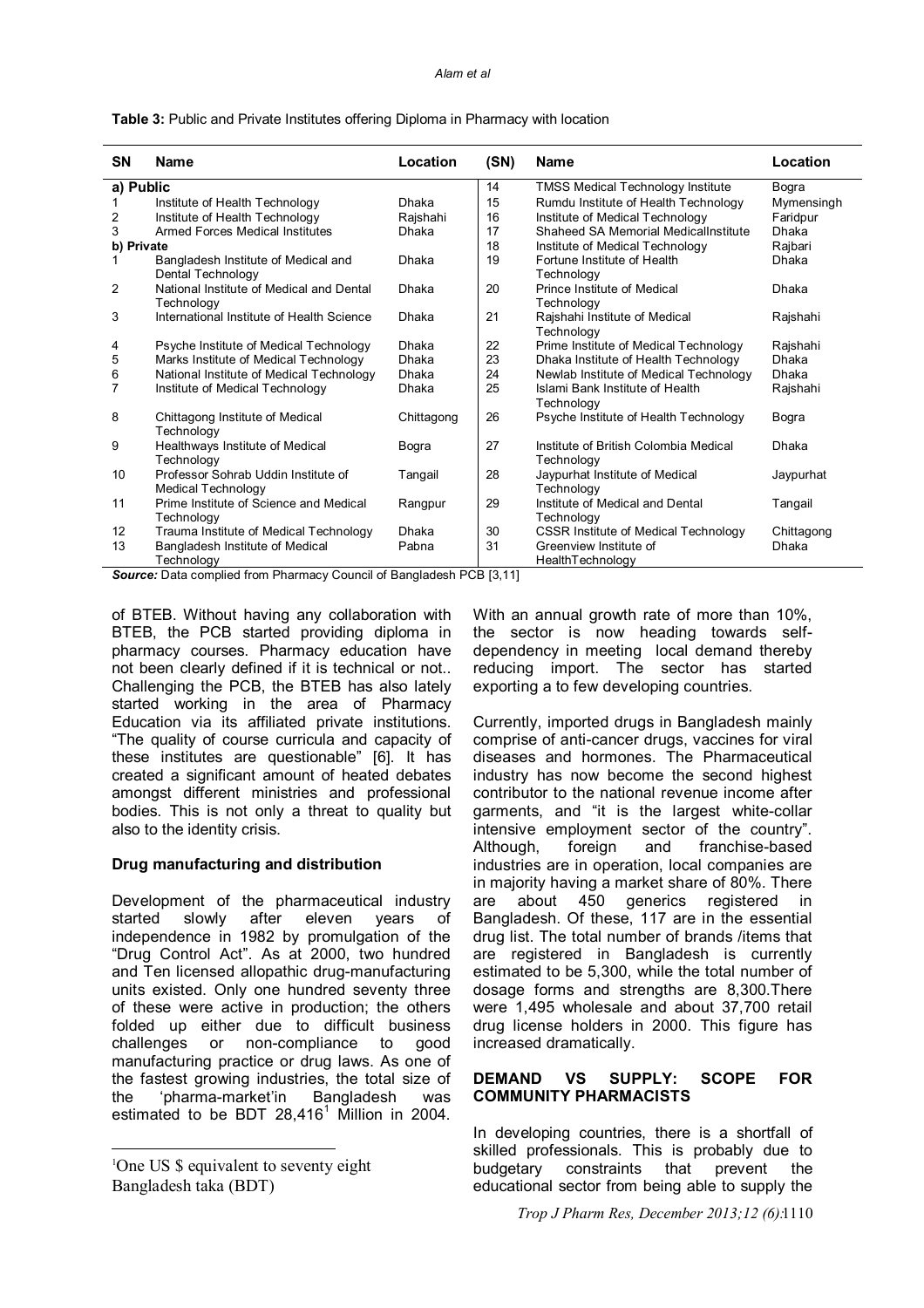adequate number of required professionals. The few professionals that graduate from the universities are usually underpaid due to economic instability in their home countries hence to migrate oversases hence shortages of healthcare professionals like pharmacists still exists [14,15].

While there is supply of pharmacy graduates required for drug manufacturing, the scenario in hospitals and clinics is disappointing because of existing policies where those with diploma qualification work. After four decades of independence, health care management in government is still significantly poor [17, 18, 19, 20]. Only physicians and nurses work in the hospitals as caregivers. A health care team in other countries usually consists of a physician, a pharmacist and a nurse. Evidence shows that graduate pharmacists are not serving in the government hospitals in Bangladesh as health care providers for proper drugs and diseases management [7].

A pharmacy diploma graduate heads the pharmacy department available for patients in the public hospitals. This staff just dispenses and distributes the medicines. Due to the poor and incomplete health management system in Bangladesh, prescription errors are very common and many patients suffer from severe complications and even die. There is no clinical pharmacist in any public hospital in Bangladesh who can identify and resolve drug therapy problems associated with different diseases.

Recently, some private hospitals in Bangladesh have employed graduate pharmacists in their out-patients pharmacy departments. However, pharmacists are not working in the in-patient department for proper drug management and monitoring can therefore not be done. At present, about 30-40 pharmacists are working in private hospitals and in some high profile retail pharmacies located in Dhaka. However, most of the private hospitals have been operating without employing a pharmacist [7]. The problem of nonemployment of pharmacists in pharmaceutical retail outlets is probably due to the lack of regulation that prescribes minimum standards [8]. Many drug therapy problems that may lead to increase in length of hospital stay, resistance development, death and injury will remain unresolved. This increases the cost of health care with its associated socio-economic problems for families.

Full-time academics from public universities are employed on part-time basis by private universities. The private sector produce

pharmacists at a lower unit cost since they lack the type of infrastructures that public institutions have. It will be beneficial for the healthcare industry if collaboration can exist between employers of pharmaceutical manpower and the educational institutions. The universities will train pharmacists for employers of labour based on their specific manpower needs while the industry<br>will provide support for infrastructural will provide support for infrastructural<br>development. At present, this kind of development. At present, this kind of arrangement does not exist.

Intelligent students in public sector are forced to study subjects that they did not apply for because of the rigid selection process and limited seats. On the other hand, not-so-intelligent students in private universities are pursuing higher degrees in pharmacy which are beyond their intellectual capacity. Bright students who can pay high fees are now in private schools because they have been rejected by the public universities and will end up not being properly trained because of the limited laboratory equipment and infrastructure in the private institutions.

Because of the 'market driven' demand created by the 'existing state public policy', both the public and private sectors target the same group of students by delivering similar types of rogrammes and degrees. Moreover, there is no legal obligation for the employees to have a proper qualification in pharmacy in order to work for hospitals, clinics and retail pharmacies. Government should determine a minimum qualification in Pharmacy required for a particular role. In order to improve standards, the role of both public and private universities should be clearly defined as the basis of the infrastructures available for training a particular skill level for the pharmaceutical sector. For the pharmacy graduates of Bangladesh universities to be competent globally, it is important that any minimum standards that will be prescribed takes into account what is currently the gold standard for pharmacy practice in the country of nations.

#### *Limitation*

The collection of information from various sources and conduct of interviews used in developing this paper was not systematic and organized in any scientific pattern. However, this report is synthesized from the testimonies of those who regulate the profession and that of those who have experienced pharmacy education first hand in Bangladesh, hence inaccuracies will be minimal.